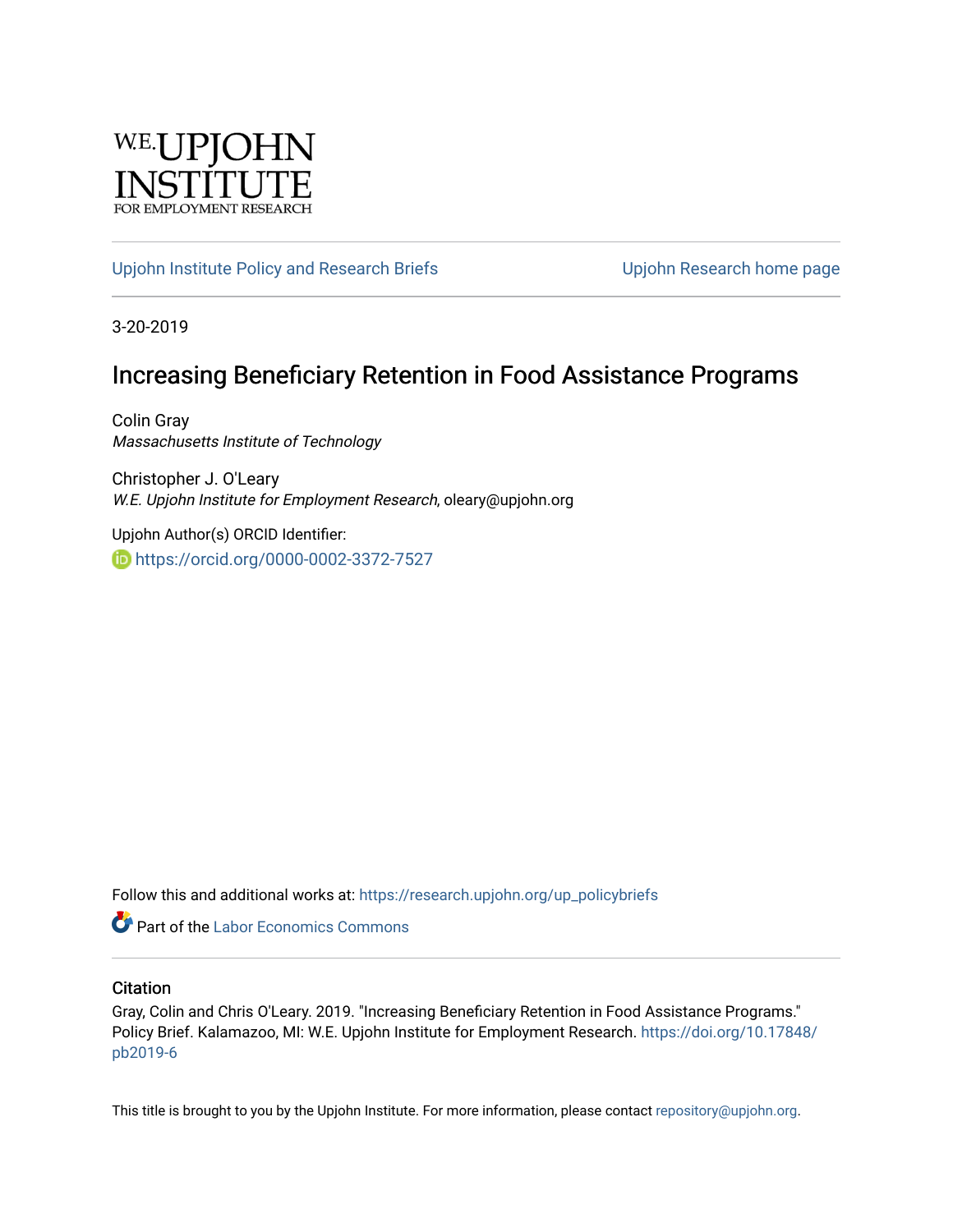# WE.UPJOHN **INSTITUTE**

# POLICY BRIEF

# **Increasing Beneficiary Retention in Food Assistance Programs**

*Colin Gray, MIT Economics Chris O'Leary, W.E. Upjohn Institute*

#### **BRIEF HIGHLIGHTS**

■ *Social assistance programs that periodically reverify eligibility, such as SNAP or Medicaid, may lose eligible beneficiaries who fail to submit the requisite documentation.*

■ *Data from Michigan and six other states show that almost one-half of all new SNAP enrollees exit program participation within one year.*

■ *Qualitative evidence and simulations suggest that about half of exiting cases remain eligible for the program but fail to meet the administrative requirements.*

■ *Many states, including Michigan, have attempted to reduce administrative burdens by allowing beneficiaries to track and manage benefits online.*

**For additional details,** see the full paper, "Why Leave Benefits on the Table? Evidence from SNAP." This can be found at [https://doi](https://doi.org/10.17848/wp18-288) [.org/10.17848/wp18-288.](https://doi.org/10.17848/wp18-288)

 $\bf{M}$ any social assistance programs require that beneficiaries periodically reverify eligibility. This allows program administrators to identify participants who are no longer eligible, but it also risks the loss of eligible participants who might be dissuaded by the required administrative hurdles. One such program is the Supplemental Nutrition Assistance Program (SNAP), which served almost 15 percent of the U.S. population in 2011 (Ganong and Liebman 2018). SNAP typically provides between \$150 and \$300 per month to low-income households to help them purchase groceries. The program requires beneficiaries to verify their income, household size, and eligible deductions periodically (usually every 6 or 12 months) by submitting a substantial amount of paperwork and documentation. SNAP officials know that some households—even though they remain eligible—lose benefits because they do not submit required documents. However, there exists scarce evidence on the extent of this phenomenon and the effectiveness of states' efforts to reduce it.

A recent research paper by Colin Gray (2018) finds that program exits by eligible participants are very common. Gray also provides evidence that states' efforts to mitigate the problem with online verification options reduce program exit by eligible participants. More specifically, the paper finds the following:

- Retention in SNAP is low. Across seven states in the late 2000s and early 2010s, almost one-half of entering SNAP cases left within one year. Most cases exit in periods where verification is required and leave the program for many months or indefinitely.
- Qualitative evidence and quantitative simulations suggest that about half of participant households that exit within one year of entry are actually eligible on their one-year anniversary.
- Michigan's introduction of online benefits management reduced the rate of exit at the most significant verification date (so-called recertification) by about 13 percent (2 percentage points), with larger effects for childless adults and working households.

Program exit by eligible participants appears to be a widespread phenomenon, and even modest simplifications in SNAP eligibility reporting requirements appear to have a meaningful impact.

#### **MEASURING RETENTION IN SNAP**

Amid concerns about the reliability of survey data to study SNAP participation (Meyer and Goerge 2010; Meyer and Mittag 2015), we turn to two data sources to study retention. First, we use administrative data from the state of Michigan between March 2005 and November 2011, considering all cases that begin receiving benefits after two or more months of nonparticipation. Using anonymous unemployment insurance (UI)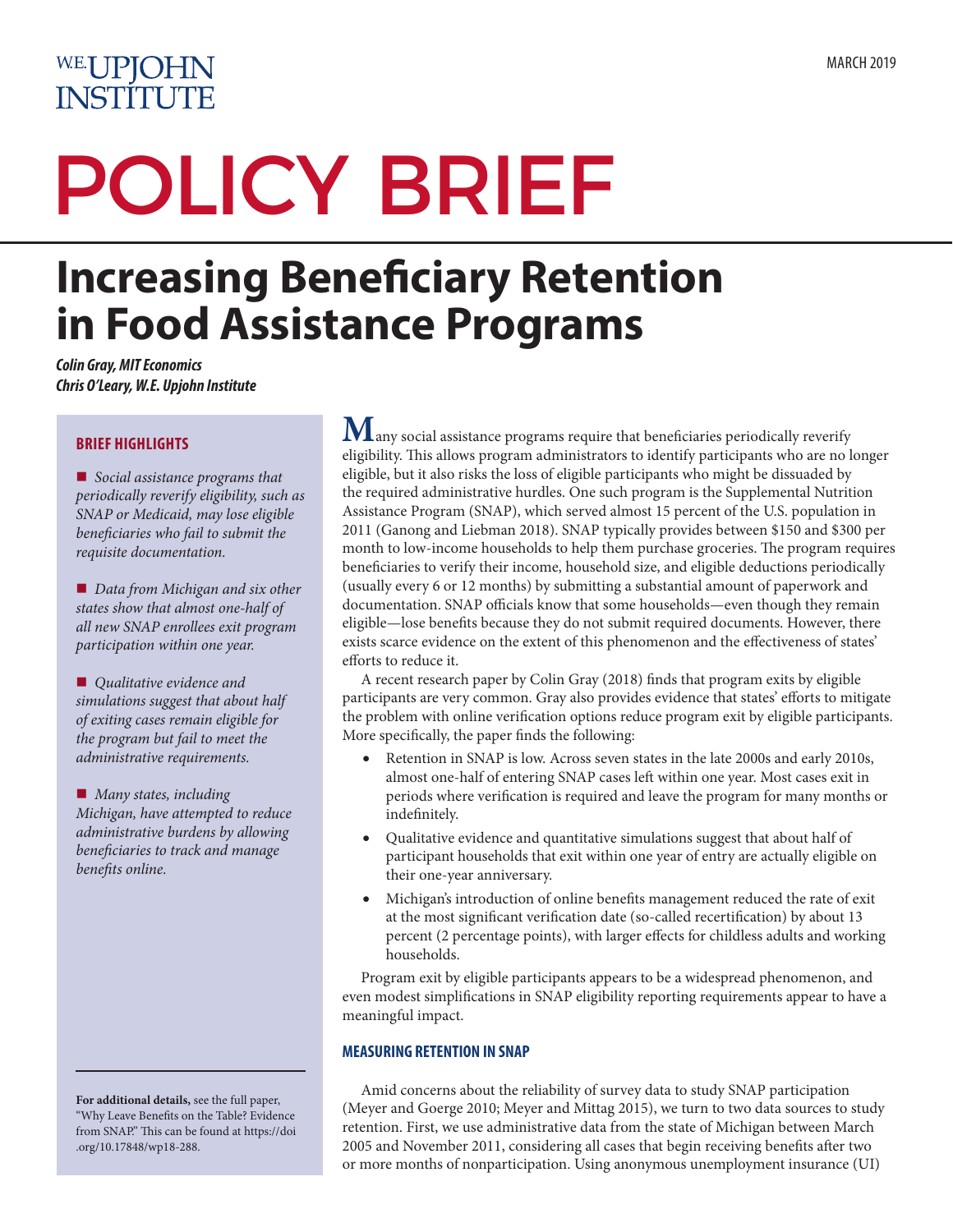#### **Increasing Beneficiary Retention in Food Assistance Programs**

**Online benefits management has reduced exits at recertification by 13 percent.**

wage record data merged to SNAP records by the Michigan UI Agency, we are able to observe each adult SNAP beneficiaries' quarterly earnings. Second, we use administrative data from six other states, including all cases beginning between February 2010 and December 2012 after two or more months of nonparticipation. These anonymized data were provided by the U.S. Department of Agriculture, which administers the SNAP program.

Figure 1 shows survival rates over 24 months for new SNAP cases starting in Michigan (left panel) and in six other states (right panel) during our study period. The left panel shows the fraction of new Michigan cases that remain on the program in each month since their first entry to SNAP—either allowing for temporary interruption and reentry within two months (solid line), or requiring continuous enrollment in the program (dashed line). The right panel shows, for each of the other six states, the fraction of new SNAP cases that remain on the program each month since entry, allowing for temporary interruptions and reentry. (These cases are followed only for one year due to the shorter time horizon in these data.) In both panels, roughly half of entering cases are not on SNAP one year after entry, implying that 50–60 percent remain on the program after the first year, depending on the state. Exits are concentrated at the intervals of 6 and 12 months, when verifications are typically done by state SNAP agencies.

#### **ARE EXITING CASES STILL ELIGIBLE?**

The fact that many new cases exit the program within the first year could either be an indicator that reverification procedures are screening out households that are no longer eligible (as intended), or that complex reverification procedures are dissuading eligible applicants from remaining on the program. We provide three pieces of evidence to suggest that many of the exiting cases are indeed still eligible.

Eligibility for SNAP is a complex calculation: households of a given size may receive up to a "maximum monthly benefit" every fiscal year, but any income received beyond relatively low limits (and allowing for certain deductions, such as rent or medical expenses) reduces their benefits according to a specific formula. Beneficiaries are deemed ineligible if they earn enough to receive zero benefits through this formula,

#### **Figure 1 How Long Do People Stay on SNAP? Percentage of SNAP Beneficiaries Remaining after Months since Beginning Benefit Receipt**



NOTE: The right panel allows for reentry, comparable to the red line in the left panel. SOURCE: Authors' computations on state program administrative data.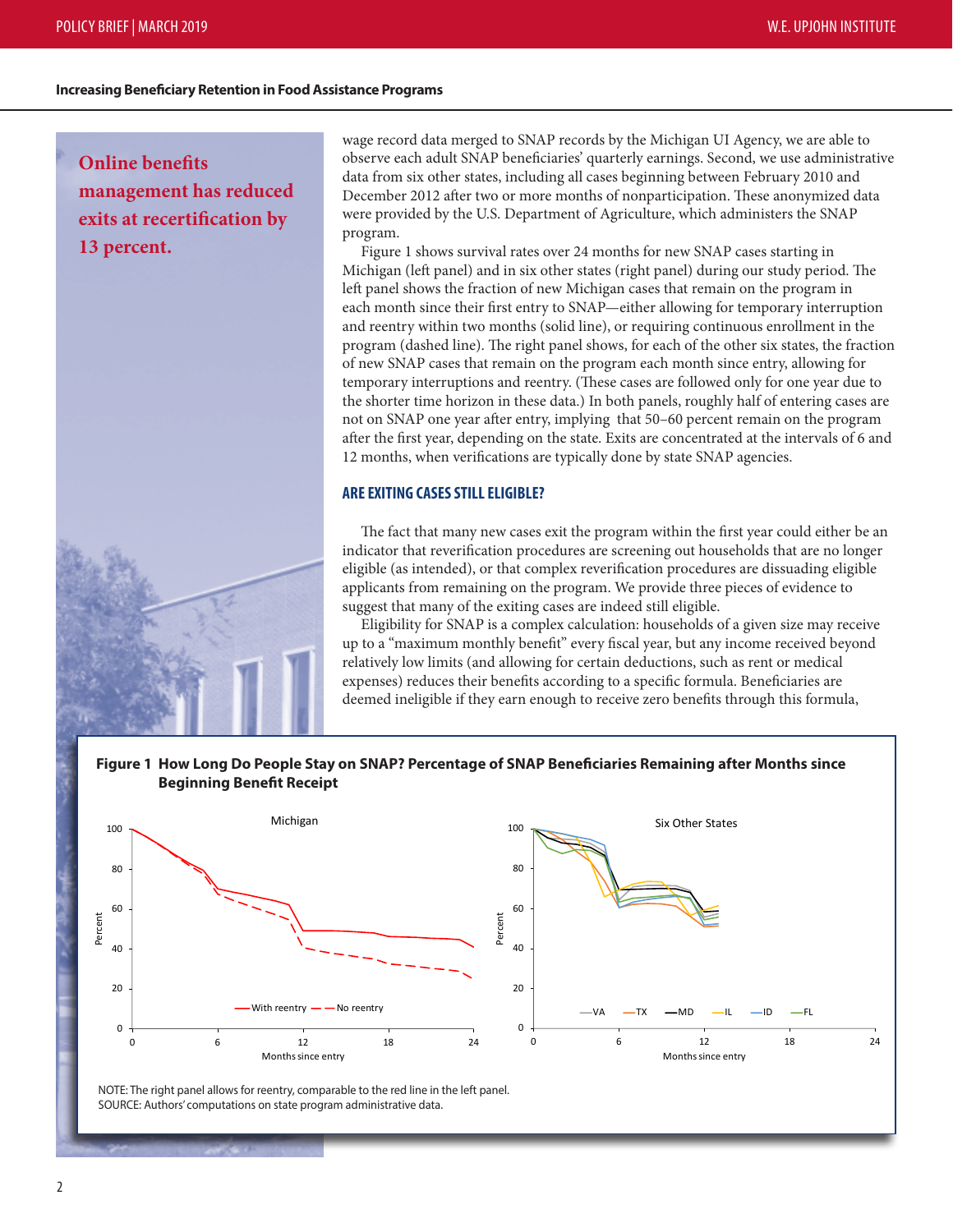**Between 40 and 50 percent of entering cases are not on SNAP after one year.**



if they receive over 130 percent of the federal poverty line in gross income (ignoring deductions), or if they receive over 100 percent of the federal poverty line in net income (after subtracting deductions). Given this complexity, it is nearly impossible with current data sources to plausibly determine eligibility for households that lose contact with SNAP administrators.

However, three distinct pieces of evidence suggest that a high fraction of cases remain eligible even after they have stopped receiving benefits:

- 1) Two states' administrative data report the reason for program exit, which is overwhelmingly failure to submit paperwork rather than income changes or other specific reasons.
- 2) Combining SNAP enrollment data with UI earnings records for Michigan, we find that households have similar rates of program exit on the required recertification date—the most significant verification date—whether they have earned income or not.
- 3) We use a government survey (the Survey of Income and Program Participation) to simulate changes in total income and household size for cases in Michigan, after matching them on demographics (household size, age of household head, and existence of children) and earned income over several quarters. This simulation suggests that only 25 percent of cases lose eligibility through the income rules at their one-year anniversary. However, almost 50 percent of cases are absent from the program at that point, suggesting that approximately half of exiting cases are still eligible.

While no single exercise can precisely determine the fraction of exiting cases that remain eligible, these estimates suggest that about half of exiting households leave SNAP benefits on the table.

#### **DO ONLINE OPTIONS REDUCE EXITS?**

The evidence suggests that state SNAP agencies face a trade-off in setting recertification policies: more frequent recertifications allow the program to screen out ineligible beneficiaries, but as many as half of the cases that voluntarily exit are actually still eligible. While state agencies had limited evidence on the magnitude of this phenomenon, they have taken steps to reduce verification paperwork and provide easier contact with SNAP administrators. In at least 30 states, SNAP agencies have added online capabilities to let beneficiaries track their SNAP benefits and submit verification electronically (Ganong and Leibman 2018).

Michigan instituted online benefits management during 2008 and 2009 by rolling out access to the Michigan "Bridges" website to different sets of counties at different times. The staggered nature of this introduction, as well as the detailed information available about beneficiary demographics and earnings, allow us to credibly estimate the causal impact of the policy change. In particular, regression analysis allows us to separately identify the unique effect of Bridges from trends in overall SNAP participation over time.

Figure 2 shows the estimated effects of the Bridges website on SNAP exit rates at recertification, along with confidence intervals that capture the size of the effect with 95 percent probability. Each point represents the fraction of cases that exit in each month *relative to the month immediately before Bridges was introduced in the case's county of service*.

The introduction of online capabilities appears to have reduced exits at recertification by more than 2 percentage points (13 percent), which represents a significant impact for a reasonably modest intervention. The effects are largest for childless adults and are mostly driven by reduced exits among those with earnings. It is possible that the online option is especially helpful for childless adults (who often have unstable mailing addresses) and workers (who must submit additional documentation), although it is also possible that these groups would be more sensitive to any simplification.